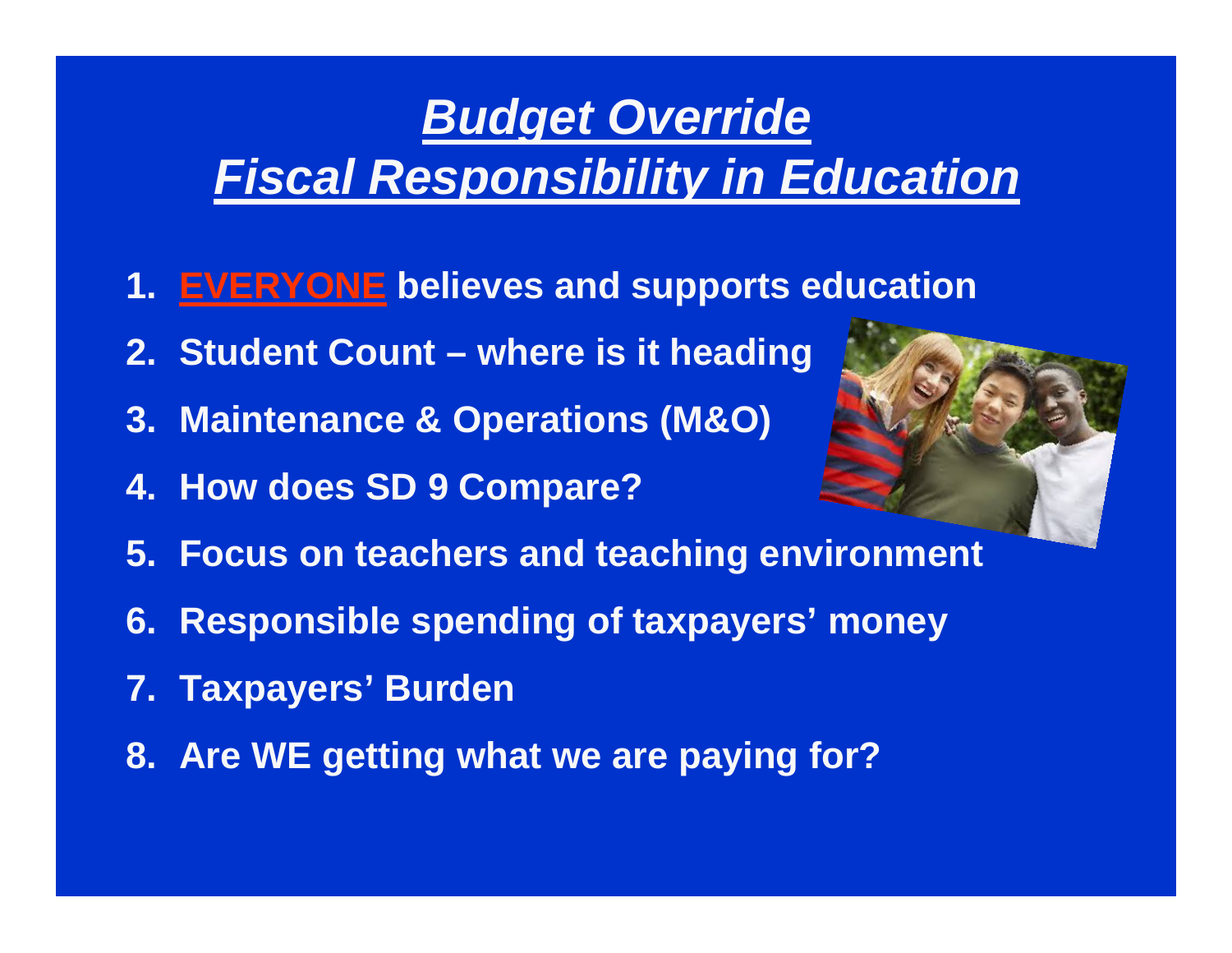#### **Student Count**

**Sedona Oak Creek Unified School District #9** 



**2013-14 student enrollment is 6% lower**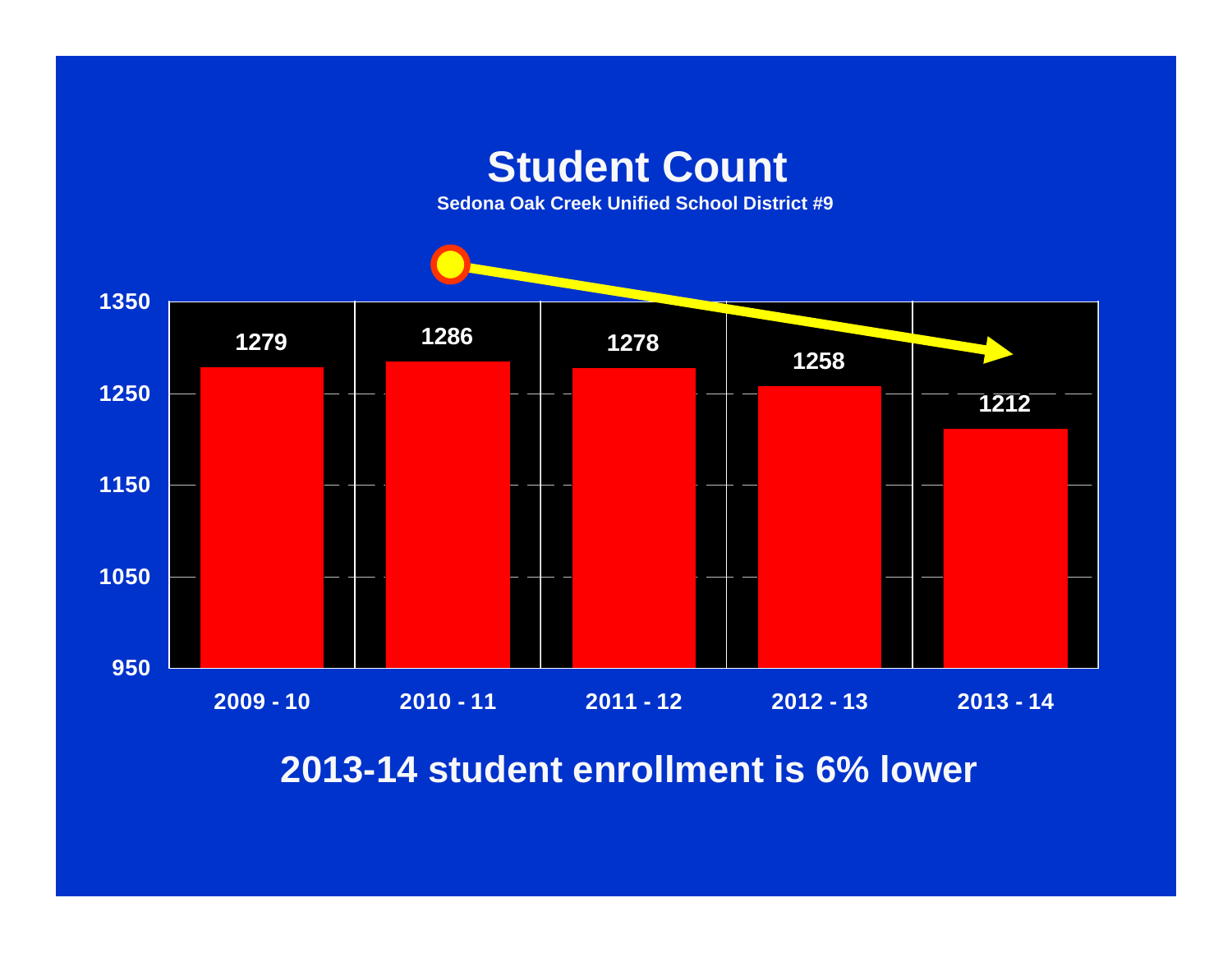#### **Maintenance & Operating Budget \$Millions**

**Sedona Oak Creek Unified School District #9**



**2013-14 M&O budget is 3% Higher**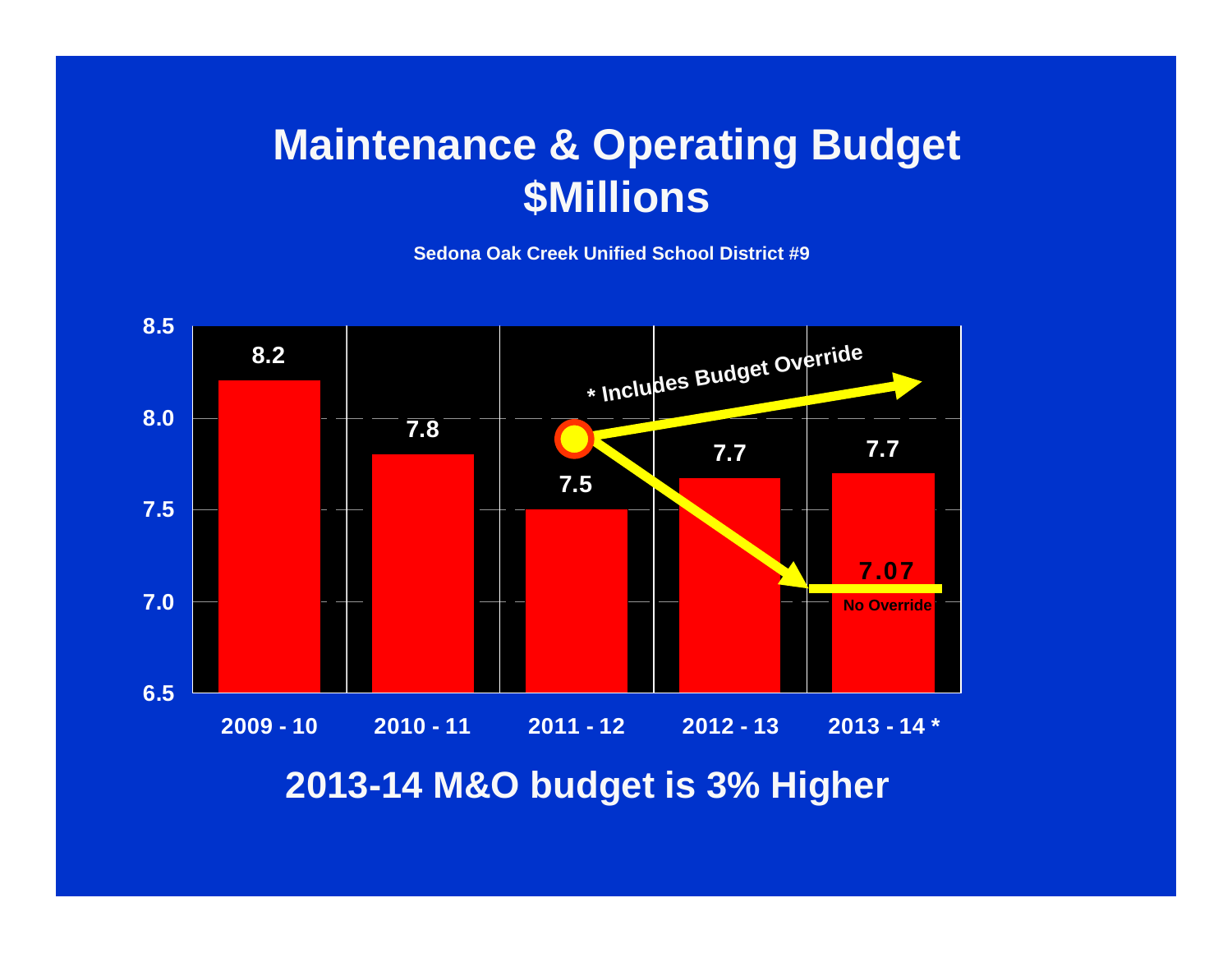#### **Maintenance & Operating Budget Per Student (\$)**

**Sedona Oak Creek Unified School District #9**



**2013-14 M&O budget per student is 8% higher**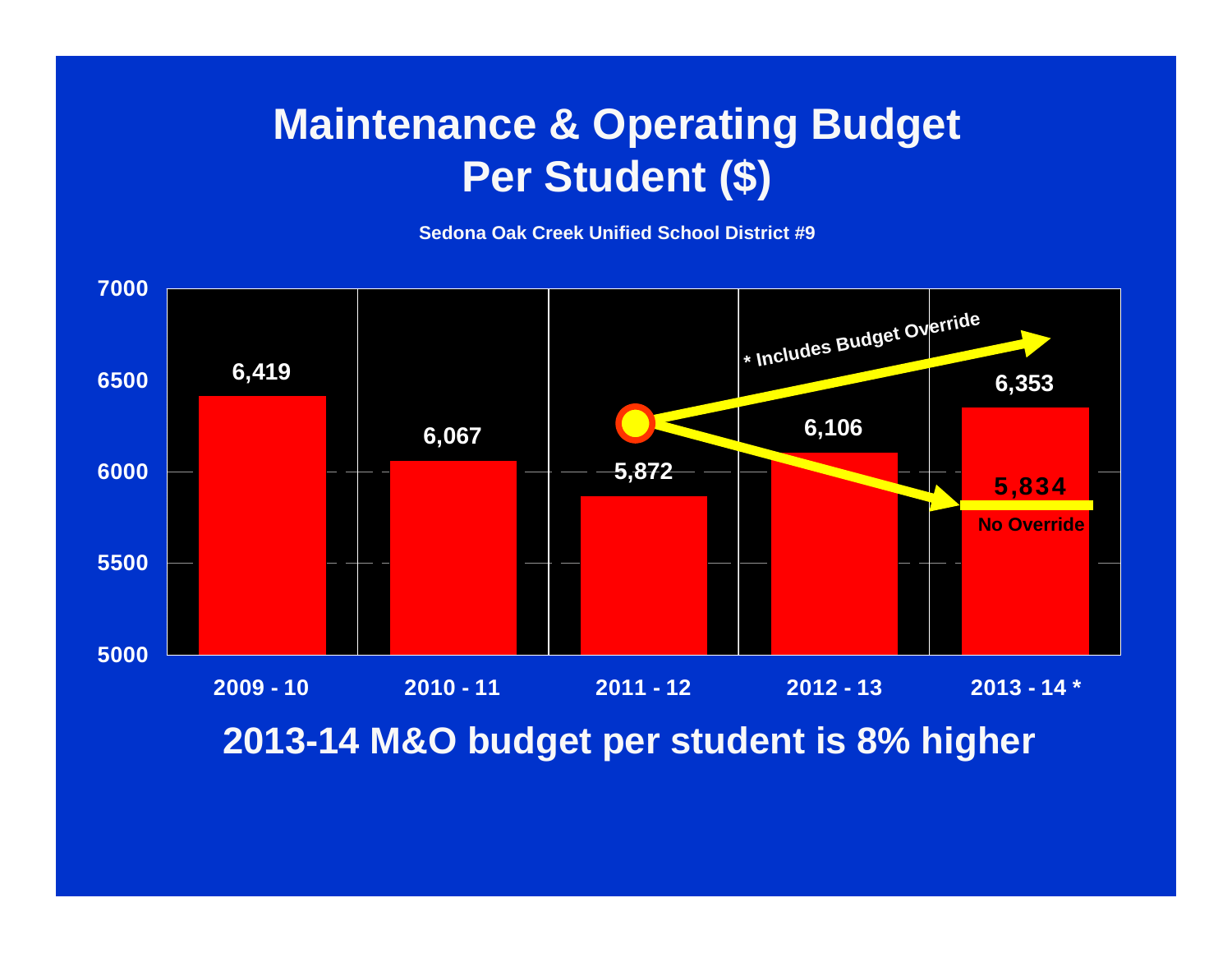#### **Maintenance & Operating Budget 2013-14 Per Student (\$)**

**Sedona Oak Creek Unified School District #9**



#### **2013-14 M&O budget per student is 16% HIGHER than CAMP VERDE…**

**Camp Verde has NEVER had an Override!**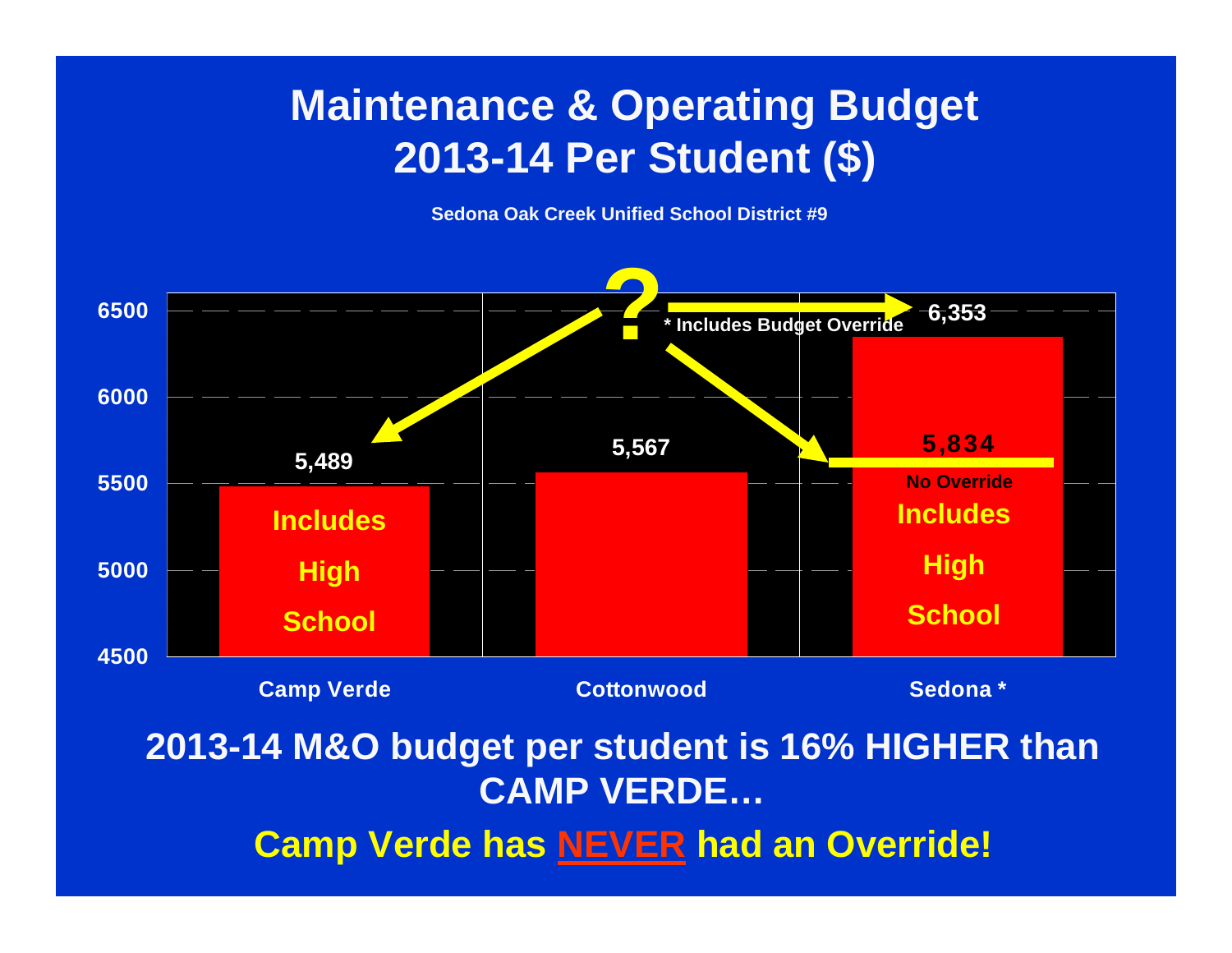## **123STAFF POSITIONS for 2013-14:** 70 Teachers

**Defined as Classroom Instruction by the Board of Education**

**2013-14 Teacher's Salary & Benefit (S&B) \$2.6 Million, a \$37,000 Package for 9 MONTHS work - equates to S&B \$49,500 per year**

**\$33K per capita income for all of Sedona**



**2013-14 Support Services is \$2.0 Million, \$37,000 Package –**

**9 and 12 months combination**

**Support Services are 77% of the teachers Salary & Benefits**

**How much of the \$2.0 million could be saved by better managing Maintenance Services, or contracting them out for bid?**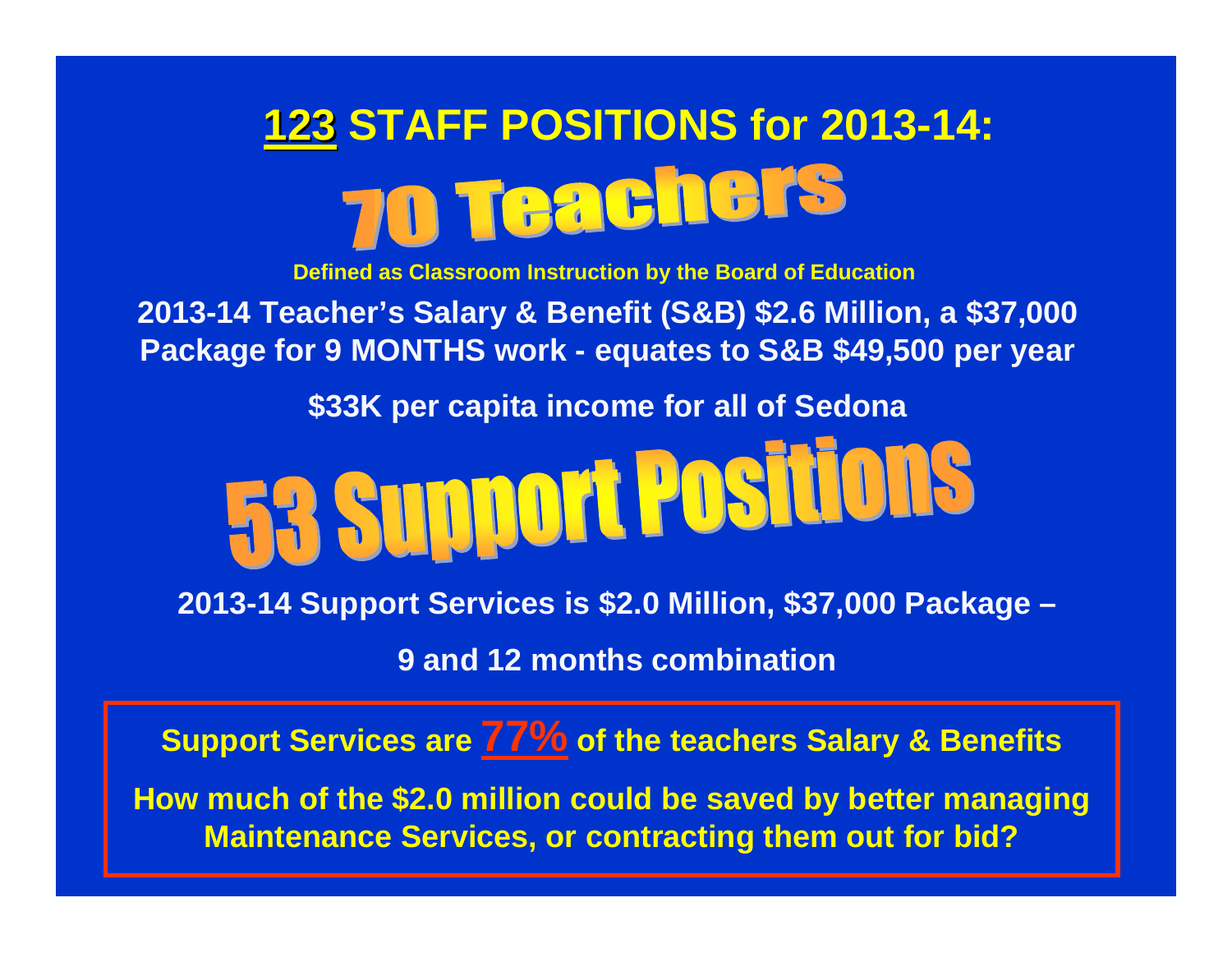## **According to** *Yes For Sedona* **Schools Committee,**



**without the Override funding… Scare Tar** 

**"People looking to relocate will learn that our community failed to support education"**

**"As many as half our teachers were laid off and 2/3 of the curriculum was cut "**

**"Key buildings such as gyms, performing arts center, multipurpose buildings and a K-8 school were closed"**

**"Property values will probably be dropping, crime increasing, and community culture dwindling"**

**"Our businesses will start to deteriorate and our tourists will start to dwindle"**

**"City services will most likely be cut and property tax for the city will be assessed to its residents"**

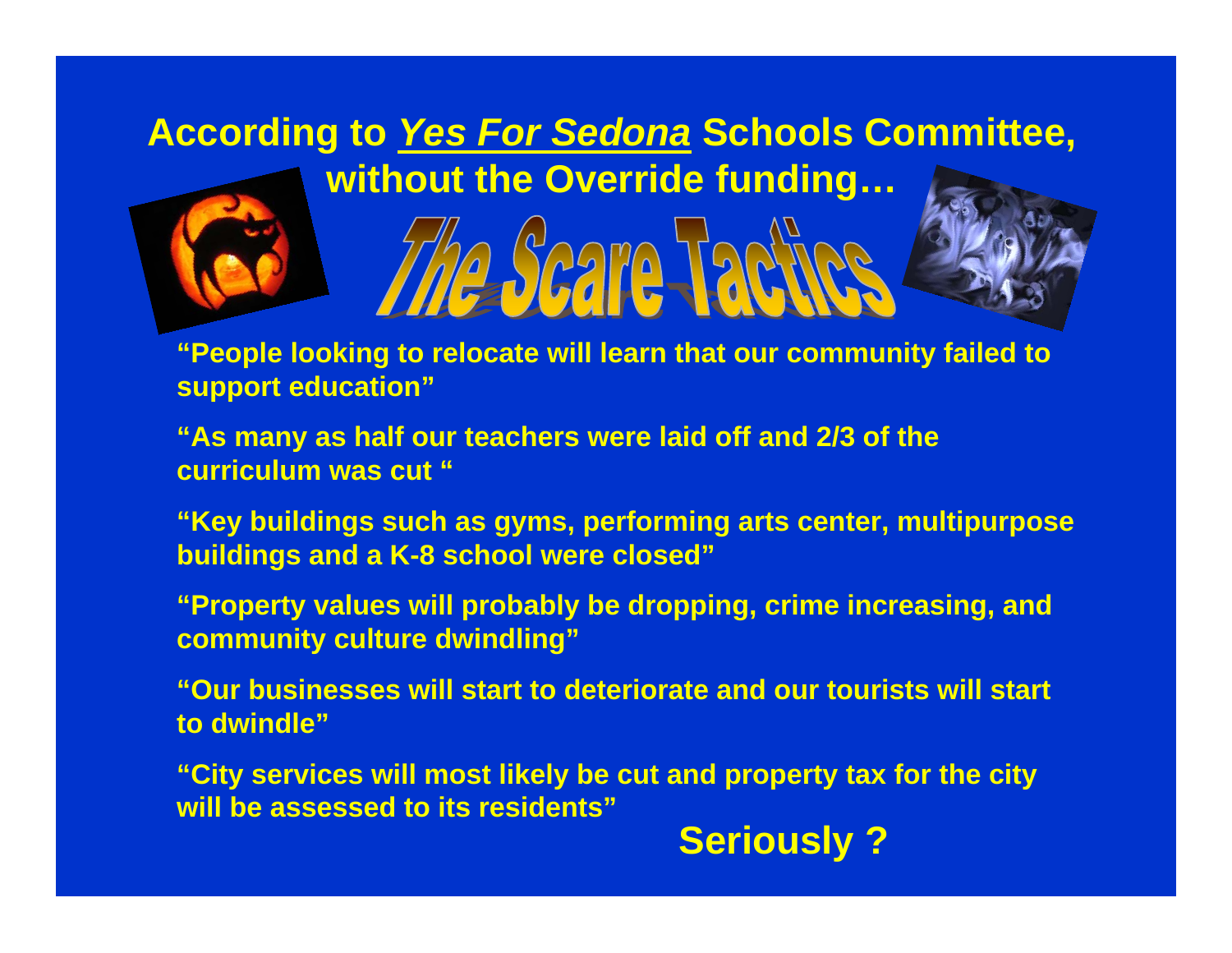# Amy the Scartest of N

#### **According to** *Yes For Sedona* **Schools Committee without the Override funding…**

**"If the Override fails – I hope you understand that the Performing Arts Center will be closed. It costs the School district \$50,000 a year to run. Revenue is about \$60,000 and expenses about \$110,000. Without the Override, either the city will have to step up or the building will close."**

- **Closing will NOT save Maintenance and Overhead Closing will NOT save Maintenance and Overhead**  $\bullet$
- **Closing will NOT prevent student use Closing will NOT prevent student use** •
- **Closing is AGAINST the core CHARTER of the Bond Issue WHICH was one of the PRIMARY SELLING** *FEATURES to the PUBLIC in or FEATURES to the PUBLIC in order to get the PUBLIC to der to get the PUBLIC to vote for the \$76 million SCHOOL ISSUE!* •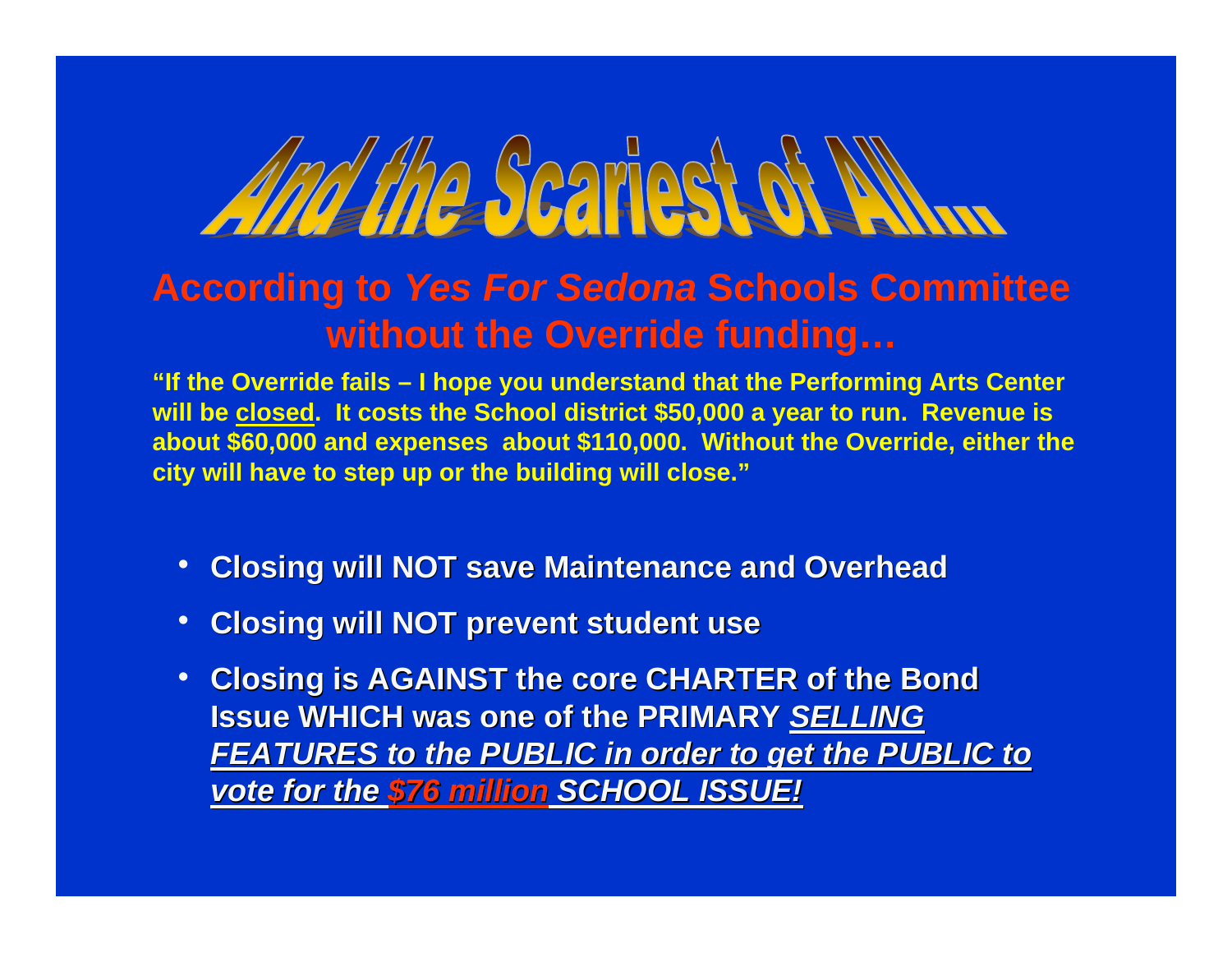## dedona Performing Arts Center

- **1. \$7 Million Solar Power Field TAXPAYER funded through the Bond**
- **2. Items PUSHED by the Sedona 30 and others:**
- **3. Naming Rights Opportunity \$100s of thousands REJECTED BY SCHOOL BOARD (Del Web Performing Arts Center Wickenburg)**
- **4. Selling of SEATS to donors REJECTED BY SCHOOL BOARD**
- **5. Hire a Professional Manager to book events REJECTED BY SCHOOL BOARD**
- **6. Had a commitment from more than one CORPORATE SPONSOR REJECTED BY SCHOOL BOARD**
- **7. Why is SPAC NOT a FOR PROFIT or separate 501(3)C which could work with the city and others?**
- **8. Where is the allocation of costs back to the School District?**
- **9. Why has this been handled in such a sloppy and irresponsible fashion…Let's just tap the taxpayer!**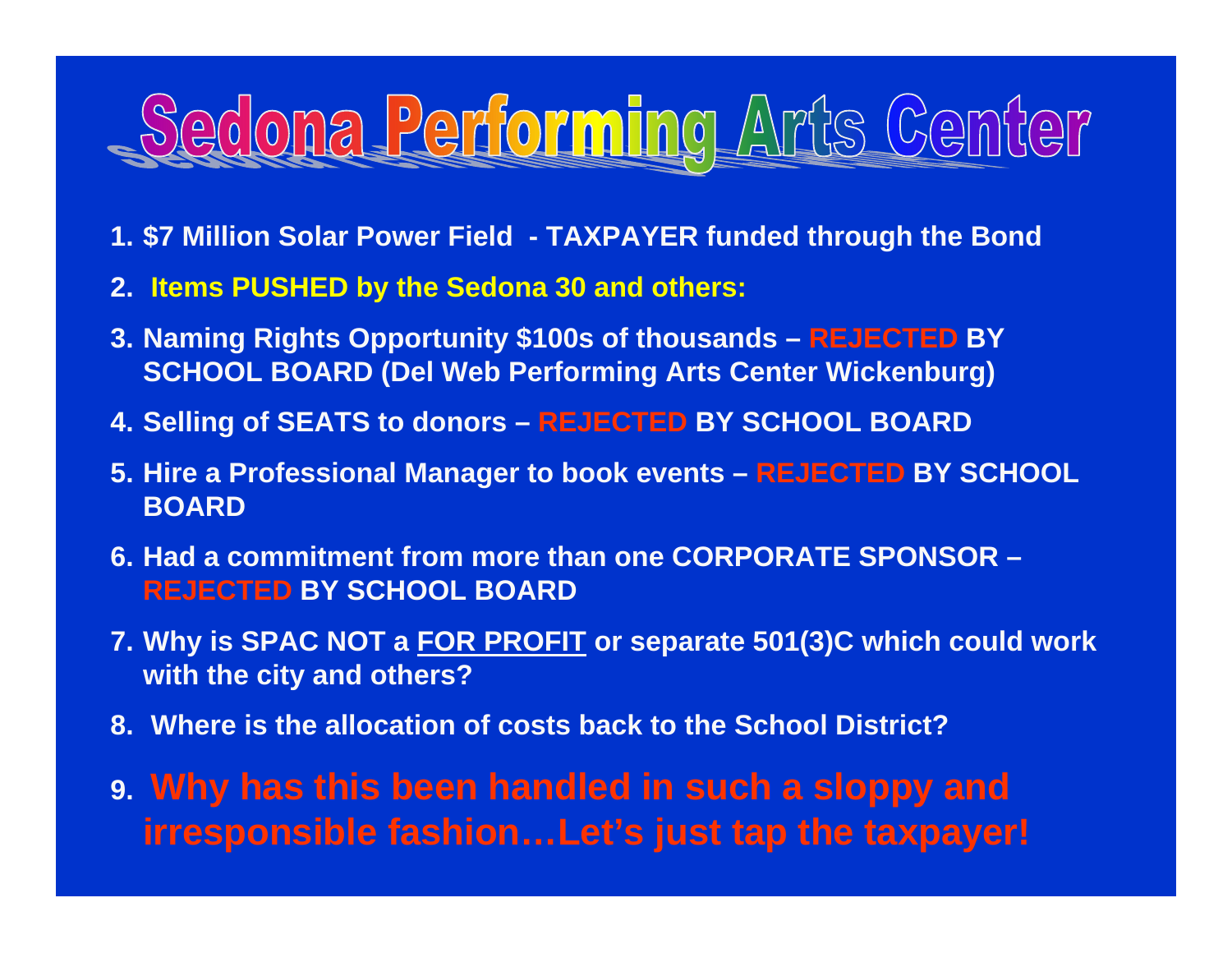

#### **June 24, 2013 the Submitted M&O budget to ADE was June 24, 2013 School Board minutes M&O Budget was \$7,019,357**

## **\$7,714,185**

*Invest in Education Sedona's Budget Override* **flyer stated the M&O** 

**Budget was**

**\$7,183,061**

**School management expects the taxpayers to AGREE to reach into their pockets and fork over additional monies to a school system that is unable to come up with the same budget number in three different attempts…NO MORE EXCUSES**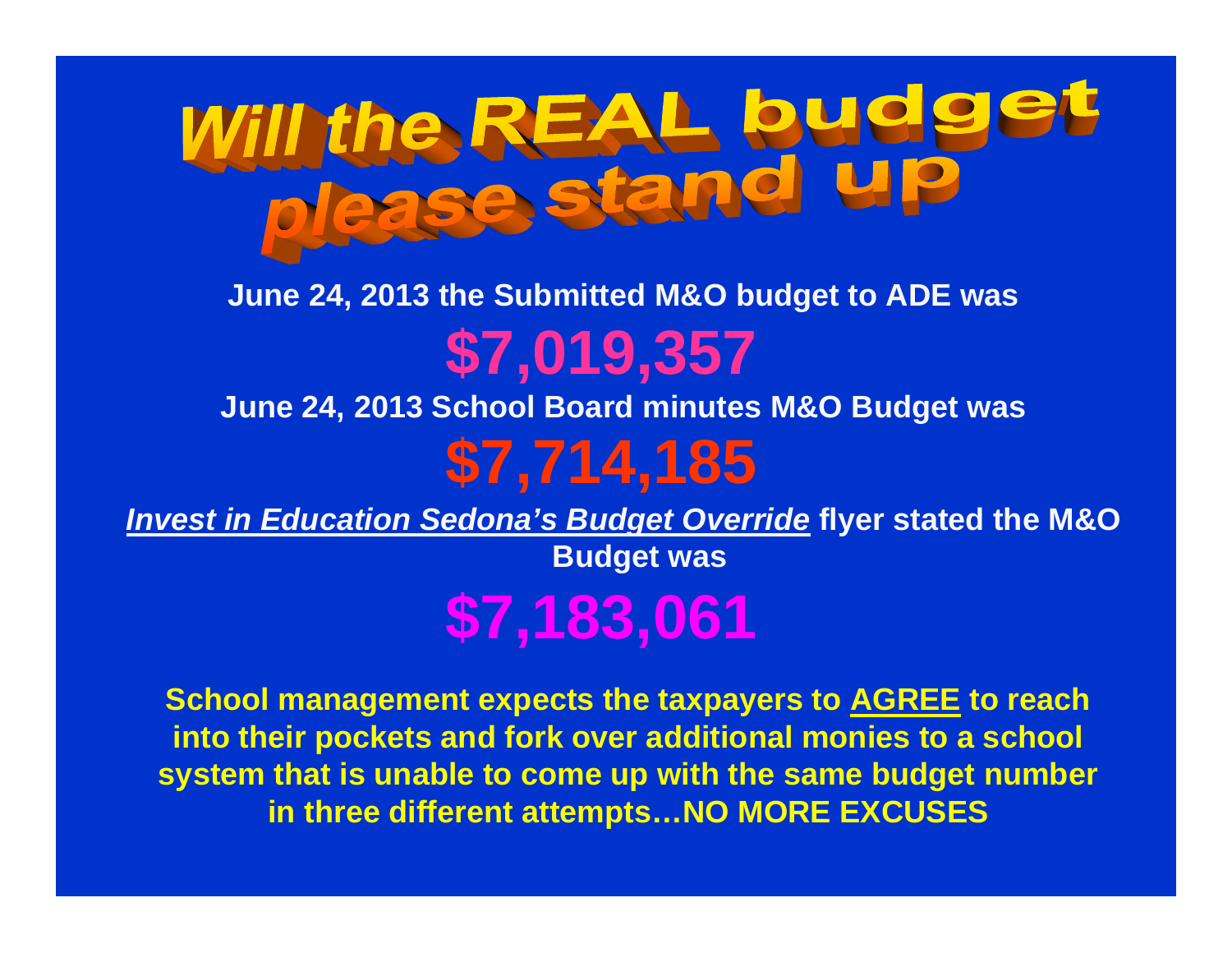# **Arizona Residents – School District (SD9)**

**Just for Unified #9 School District line item, from 2011 to 2013 – Taxes up 18%**



**2012 to 2013 ALONE SD #9 Taxes up 8%**

**Overall tax increase from 2011 to 2013 – up 20%**

**2012 To 2013 Overall tax - up 14%**

**(Excluding Minimum School Tax SD#9 left off 2012 statement)**

**The United States Spends MORE per student than ANY other developed country on the planet!** *BUT***… The Program for International Student Assessment measurement found the United States ranked 31st in math literacy among 15-year-old students and below the international average. The same 2009 tests found the United States ranked 23rd in science among the same students, but posting an average score.** Huffington Post 6/25/13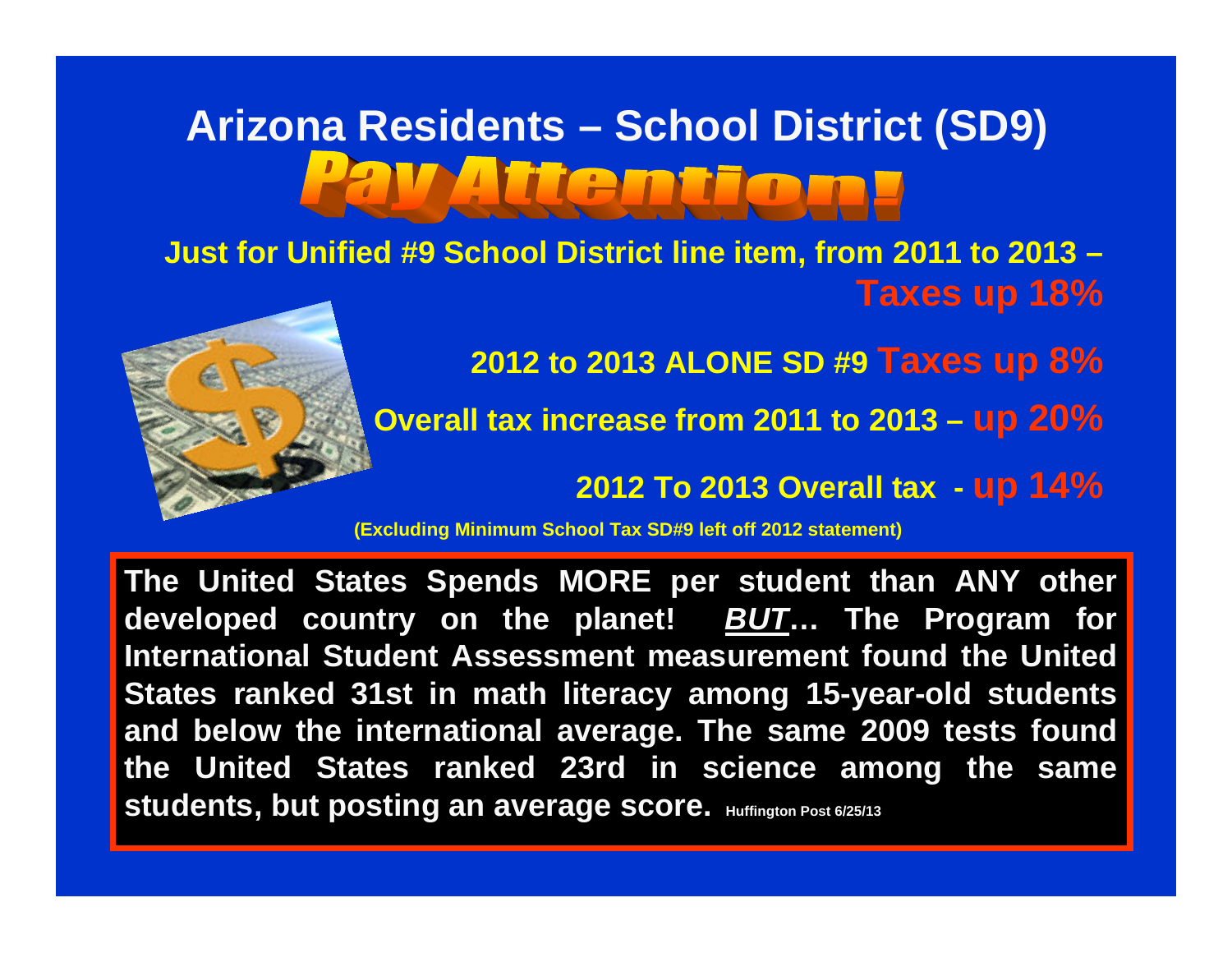

- **2011 Inflation 3.1% \***
- **2012 Inflation 1.8% \***
- **2013 Inflation 1.5% (Thru 8/13) \***
- **Tax INCREASE is outpacing inflation by 14% pts.**
- **Economy is SLOW**
- **Jobs are WEAK**
- *OUR* **taxes are UP**

*Equating a small property tax "average" is disingenuous. Every government agency wanting a "little" more money uses this tactic. This REALLY gets old, as it always adds up to not so "little" money in aggregate. It is very disappointing to see this tactic used. Tugging on the "heart strings" and ignorance of the voting public is really getting old to those that actually pay attention. Override cost to a Sedona homeowner will be ANOTHER \$123.00/yr on assessed home value of \$595,000*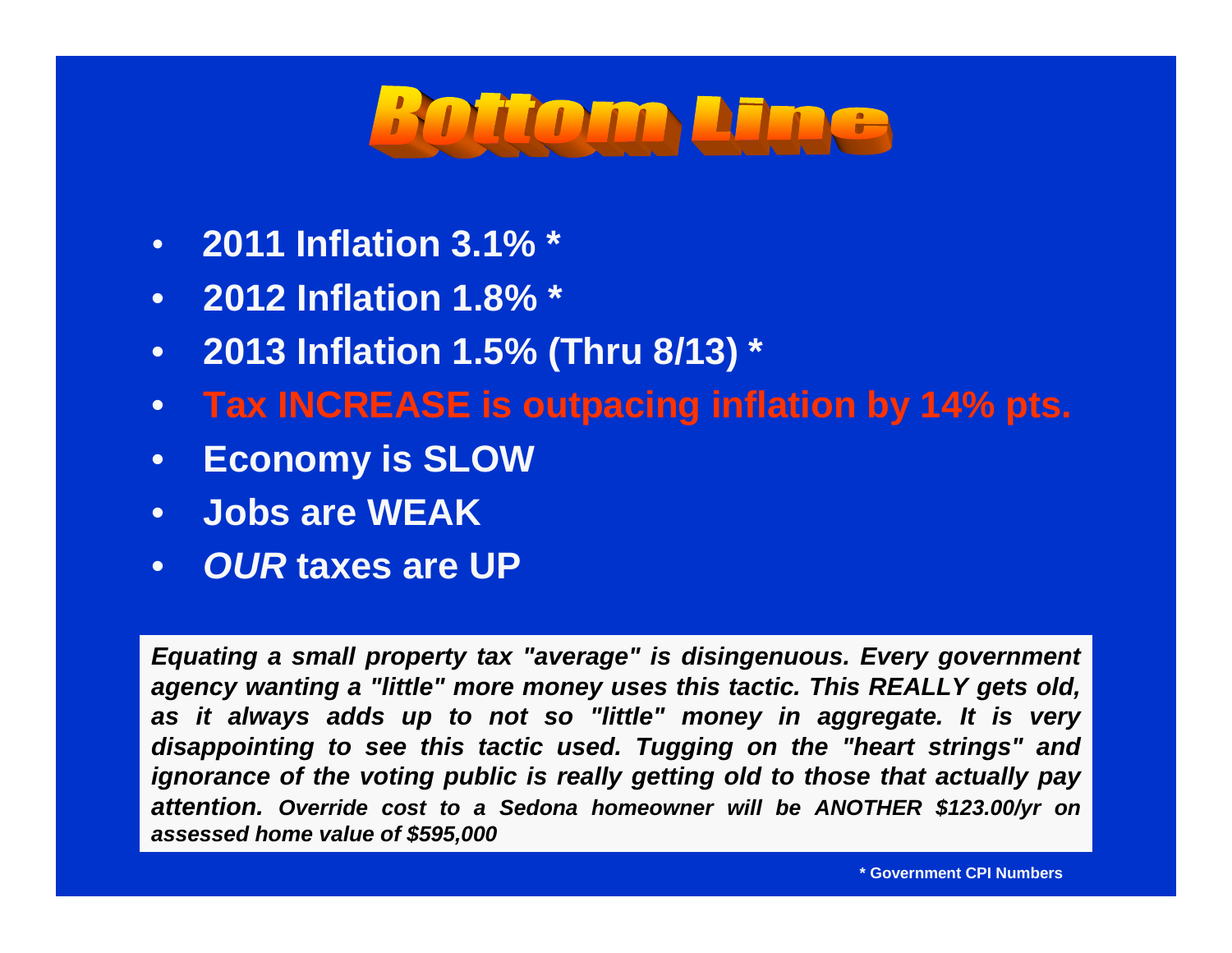**It is time for the Sedona SD#9 school management to start thinking outside the box.**  *The citizens of this district have pulled in their belts. Consumer spending is down, tax collections are down, and sacrifices are being made. Times are TOUGH!*  **Government constantly going to the '***taxpayer well'* **must end. Time for fiscally responsible and creative school management.**

**School Equalization 5% Sedona Unified SD #9 26%Minimum School Tax 7%Yavapai Community College 19%**

### **OUR** contribution to school tax in OUR 2013 Property Tax Bill dedicated to education is 57%!



**On the Budget Override**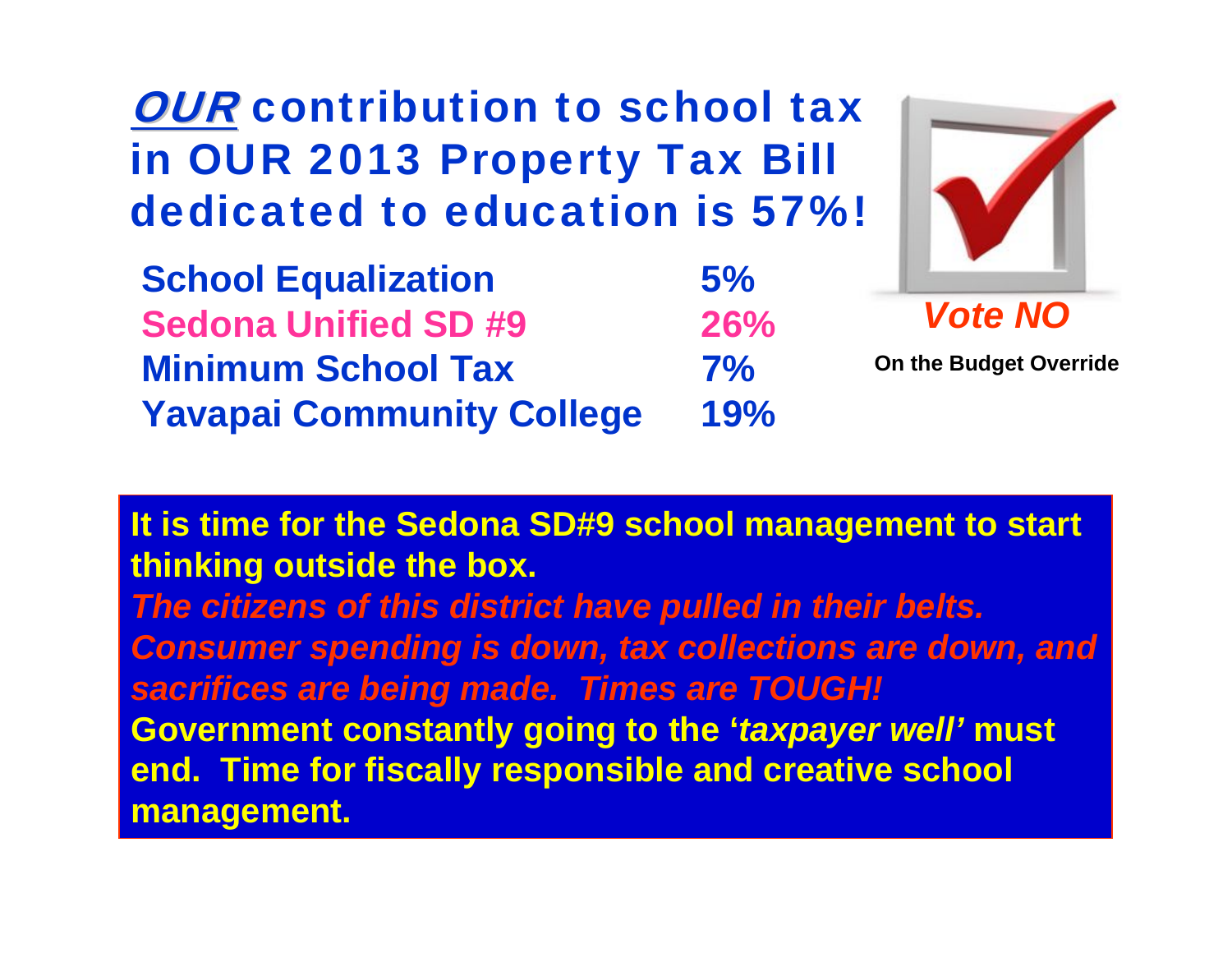### **END Slide Deck Presentation**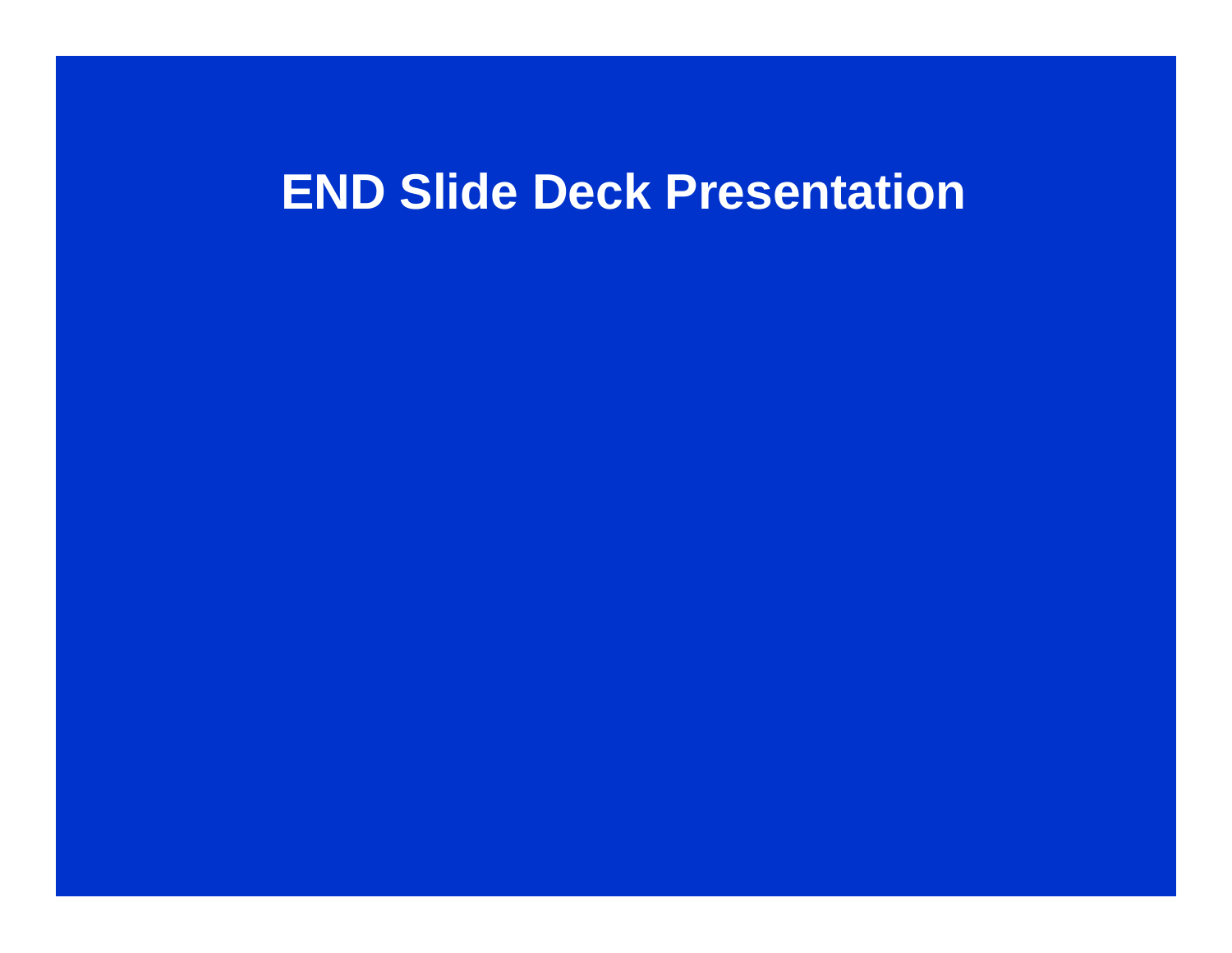# Will the Real Budget Please Stand up

- **1. Dateline June 24, 2013 the proposed M&O budget of \$7,019,357** *was*  **Submitted to the Arizona Department of Education**
- **2. Dateline June 24, 2013 the minutes of the 2013 school board meeting reflect a proposed M&O Budget of \$7,714,185, a difference of \$694,828 form the Dept. of Education Submission.**
- **3. Dateline** *Invest in Education Sedona's Foundation For The Future* **flyer FOR the Budget Override stated the M&O Budget was \$7,183,061, a difference of \$163,704 from the Department of Education Submission.**

**It is interesting that school management expects the taxpayers to AGREE to reach into their pockets and fork over additional monies to a school system that is unable to come up with the same budget number in three different attempts.**